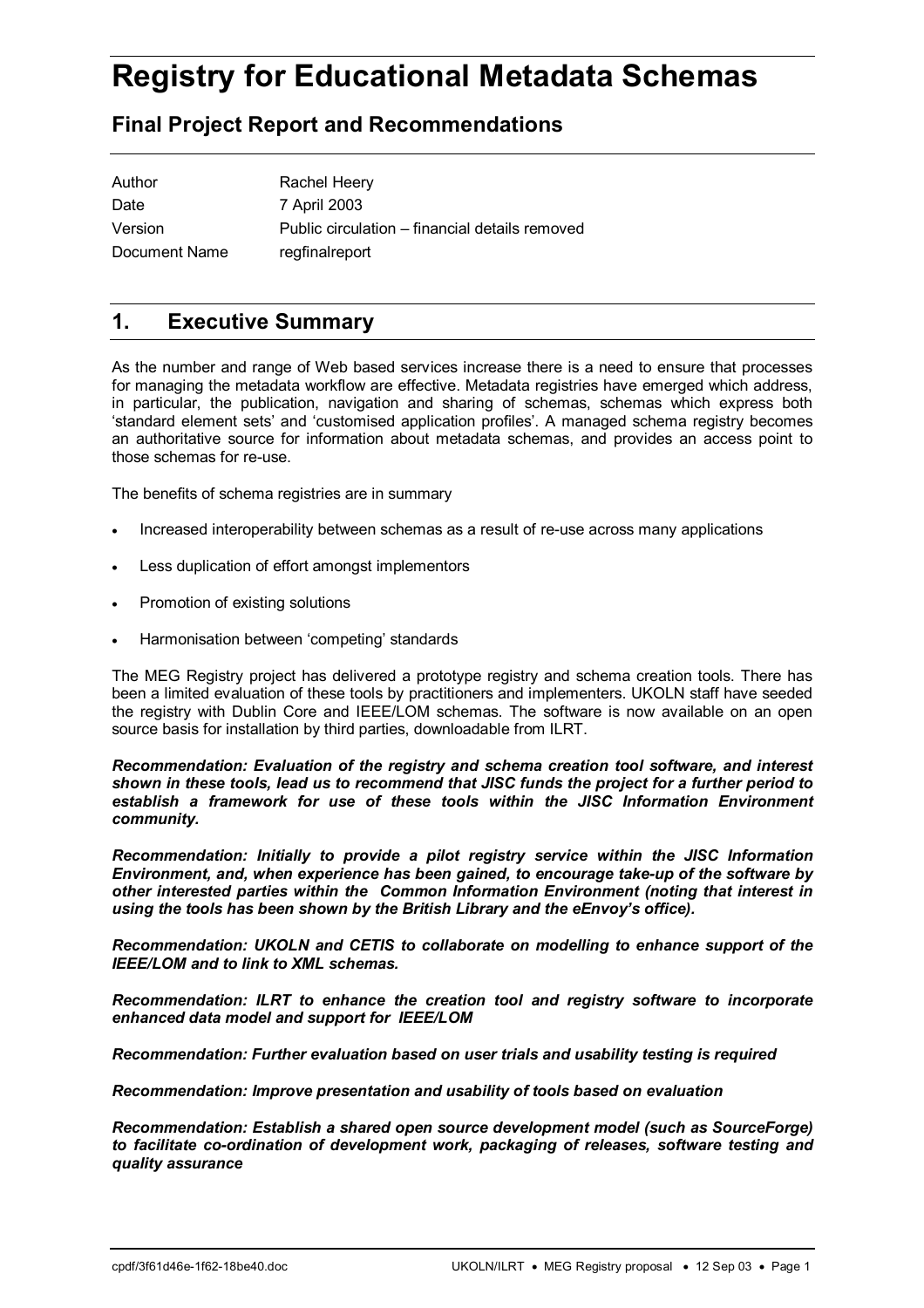# **2. Purpose of the document**

This document is the final deliverable of the MEG Registry project and is intended to provide a summary of work achieved. It includes recommendations for the future role of schema registries in the context of the developing JISC Information Environment.

Partners in the project were the University of Bath, UKOLN (project lead, data modelling, user requirements) and the University of Bristol, ILRT (software design and development).

# **3. Background to Metadata Schema Registries**

Structured information (metadata) is the basis for an ever increasing range of Web based services, services where metadata is being used for resource discovery, personalisation, rights negotiation, preservation and more. Many different element sets have been defined to fulfil these various requirements, resulting in domain specific and functional groupings of metadata elements. Some of these element sets are the result of formal standardisation processes, others are de facto standards emerging as new services are developed. Inevitably local extensions and variants (application profiles) are appearing to accommodate the specific requirements of particular applications. Although unnecessary proliferation of element sets is unwelcome, attempts to impose uniformity are unlikely to succeed and indeed are counter-productive, as innovations may well emerge from differentiation between services (and the metadata on which they are based).

As the number and range of Web based services increase there is a need to ensure that processes for managing the metadata workflow are effective. There have been a number of initiatives exploring provision of information about metadata formats whether at the level of data elements, standardised element sets or, at the implementation level, application profiles. The adoption of more structured forms for expressing information about data elements and element sets, in particular the Resource Discovery Framework (RDF) Schema Specification<sup>1</sup>, is an enabling technology that has added impetus to these developments. The emergence of Semantic Web and Web Services technologies has encouraged the structured representation of element sets as machine readable schemas that can be manipulated by software tools. Metadata registries have emerged which address, in particular, the publication, navigation and sharing of schemas, schemas which express both 'standard element sets' and ëcustomised application profilesí. The overall aim of such registries is to provide users, whether human or software, with the means to navigate and access existing schemas, and register new schemas. A registry enables an implementor to 'publish', navigate and obtain information about metadata schemas and to re-use existing schemas. A managed schema registry becomes an authoritative source for information about metadata schemas, and provides an access point to those schemas for re-use.

The benefits of schema registries are in summary

- Increased interoperability between schemas as a result of re-use across many applications
- Less duplication of effort amongst implementors
- Promotion of existing solutions
- Harmonisation between 'competing' standards

Registries might take different forms whether providing

l

 $<sup>1</sup>$  Dan Brickley and R.V. Guha . RDF Vocabulary Description Language 1.0: RDF Schema W3C Working Draft 23</sup> January 2003 <http://www.w3.org/TR/rdf-schema/>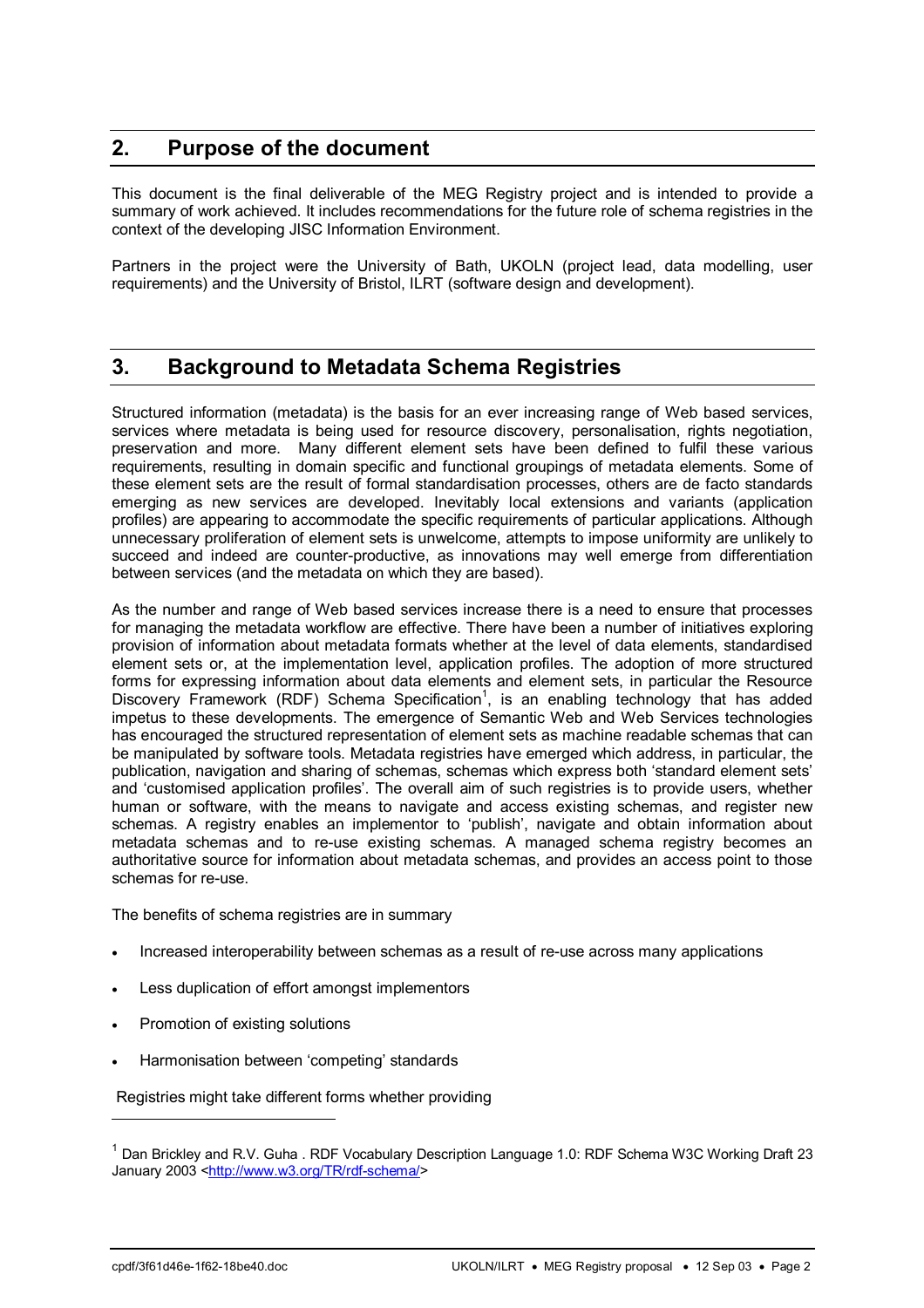- An authoritative source for a particular standard such as the DCMI Registry
- A repository of schemas (both element sets and application profiles) relevant to a particular sector or domain such as the MEG registry itself which focuses on the requirements of UK educational services
- A mapping and crosswalk registry as explored within the DESIRE project.

Over the last few years, research on schema registries within the DESIRE and SCHEMAS projects established a data model for declaring standard element sets and local usages (application profiles). The DESIRE and SCHEMAS demonstrator registries offered a Web interface for humans to use, enabling navigation by browsing and searching registered schemas. At that stage the RDF specification for declaring schemas was in its early days, and there were few tools available to provide support for applications based on RDF. The projects recognised the potential that a machine-readable standard syntax such as RDF Schema would bring, both in terms of scaleabilty and sustainability. Schemas encoded in RDF would be re-usable by other applications outwith the registry, both by applications such as metadata editors, as well as by other registry services. RDF also provides a framework for m2m access to a registry. However these projects did not have sufficient effort available to implement an RDF based solution, particularly given the immaturity of the RDF standards at that time.

The MEG Registry project provided an opportunity to implement a prototype schema registry based on RDF specifications and tools that had by this time become more stabilised. The aim was to seek a more sustainable and scaleable solution than had been available to previous projects.

Scaleability also needed to be addressed regarding creation and registration of schemas. Within the initial DESIRE and SCHEMAS projects, UKOLN staff created entries themselves for schemas in the registry. This was not a feasible solution in the longer term, and also meant that implementers were not gaining experience of structuring and developing their own schemas. The MEG project aimed to develop a schema creation tool, suitable for users with no knowledge of RDF, to be used in an interactive way with the MEG Registry.

# **4. MEG Registry project objectives**

The MEG group consists of over sixty members from a range of UK educational agencies whose interests cover the spectrum of primary and secondary education, life long learning, HE and FE. Approximately twenty members are known to be active in creating schemas to describe educational resources. UKOLN acts as co-ordinator for the group. The existence of such a focused group offers great potential for sharing and collaboration regarding the design and re-use of schemas.

Prior to the start of the project, consensus had been reached within MEG that a registry was required to:

- Provide easy access to standard educational metadata schemas through a Web interface which allows the user to navigate relationships between the components of those schemas
- Provide information about extensions to standard formats used by MEG members
- Give authoritative definitions for local elements, and permitted schemes for elements

Users of the MEG registry would typically come under the following categories:

- Publishers of standards
- Implementers seeking appropriate schemas
- Developers comparing schemas
- Metadata creators seeking assistance in using particular schemas correctly

The MEG registry aims to provide a mechanism for various learning initiatives to manage interoperability between their metadata implementations by publishing their schemas in a registry,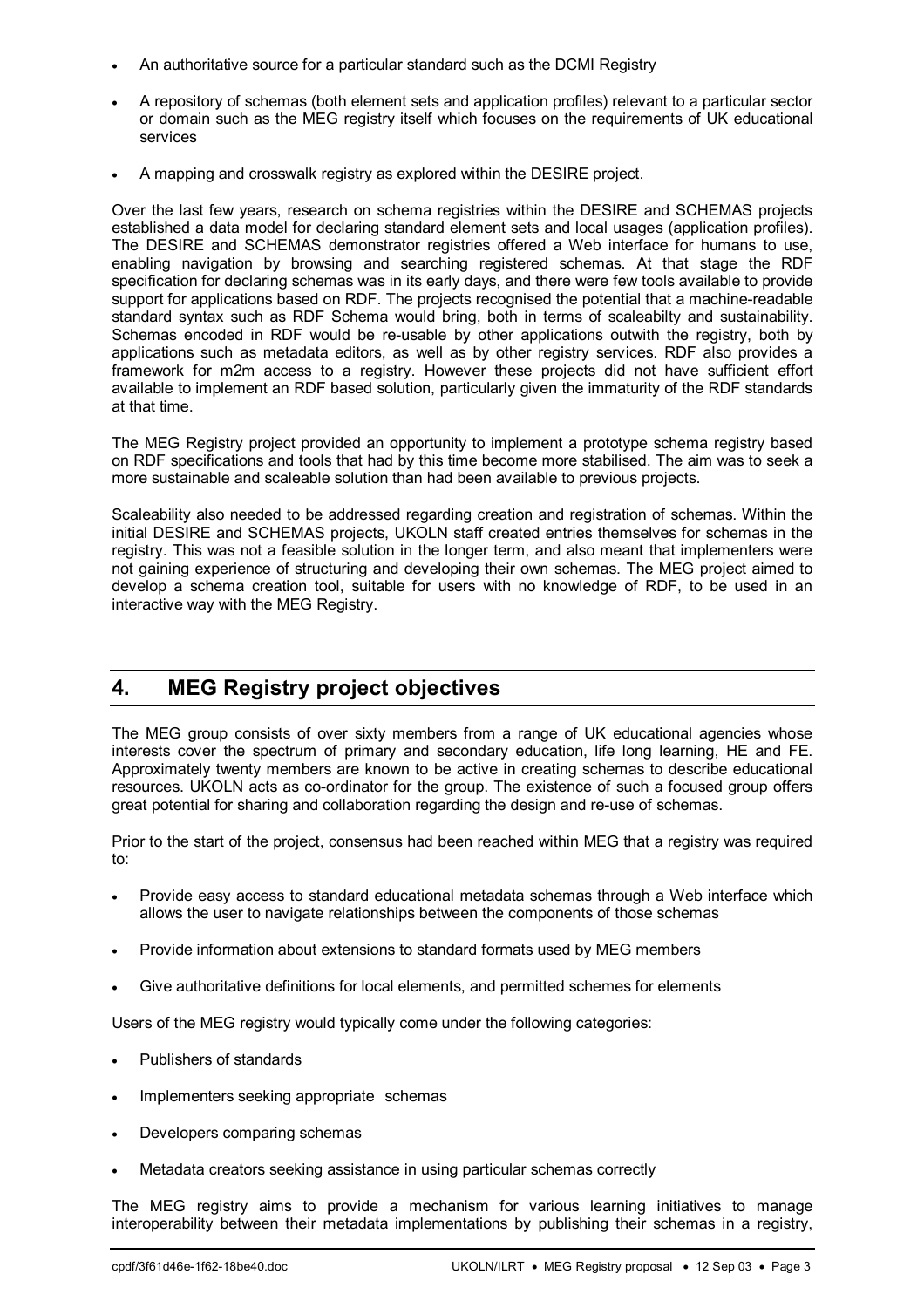making them available to others. This provides a concrete way of encouraging sensible uniformity alongside necessary divergence. It helps avoid unnecessary duplication of effort, and supports sharing of common approaches.

As a first step towards an operational service the MEG registry project intended to provide enhanced software tools. In particular the focus was on

- ensuring the data model is extensible by using RDF to accommodate a variety of schemas
- improving ease of data input by enabling distributed input of schemas by MEG members, as input centrally by UKOLN staff was not feasible in the long term
- use of RDF schema language for input and output of schemas in order to facilitate interoperable exchange of schema data beyond the MEG system

In order to achieve these goals the MEG Registry project undertook development of a complementary schema creation tool and schema registry in order to support interactive creation of schemas. Schema creators would have search and browse access to schemas already registered in the registry, and could re-use data elements by incorporating them into their own application profiles.

### **5. Methodology**

The MEG Registry data model underlies the schema creation tool and the registry. The project undertook detailed modelling of the various classes of entity manipulated by the tools, and the relationships between instances of those classes: element sets, elements, element usages, encoding schemes, values within encoding schemes, responsible agencies.

Building on previous work within DESIRE and SCHEMAS, and informed by the RDFS specification, this data model is designed to provide flexibility for creation and registration of both metadata schemas and application profiles. The aim of such a modelling exercise is to ensure that schemas can be represented accurately in the MEG tools, and that the tools are able to deliver the searching and navigation functionality required by end-users.

Functional requirements were drawn up for a registry system made up of two components:

- The **registry** proper, which reads schemas, stores the aggregated data, and presents an interface to that data which allows a human reader to browse and search it.
- A **schema creation and registration tool**, which will allows a human user to create and edit schemas, and to submit/re-submit them to the registry.

The functional requirements were informed by a number of Use Cases

*Use Case 1: Publishing a description of a Element Set* 

*Use Case 2: Publishing a description of an Application Profile* 

*Use Case 3: Indexing a standard schema for a Element Set* 

*Use Case 4: Exploring Element Usage* 

The project reviewed existing software on which to base the schema creation and registration tool. Although various RDF schema creation tools existed, and some of these might have been modified to interact with the Registry, none was available which would sufficiently hide the underlying RDF and data model from a non-expert user. A schema creation and registration tool was therefore custom built for the project.

The Registry was re-engineered using the Redland toolkit, replicating the core functionality of the previous DESIRE prototype in an RDF environment.

In order to populate the registry, the project decided to seed the registry with well known standard schemas relevant to the target audience. Standards makers are now beginning to publish their element sets using RDF, and the project was able to use RDF schemas produced by DCMI as input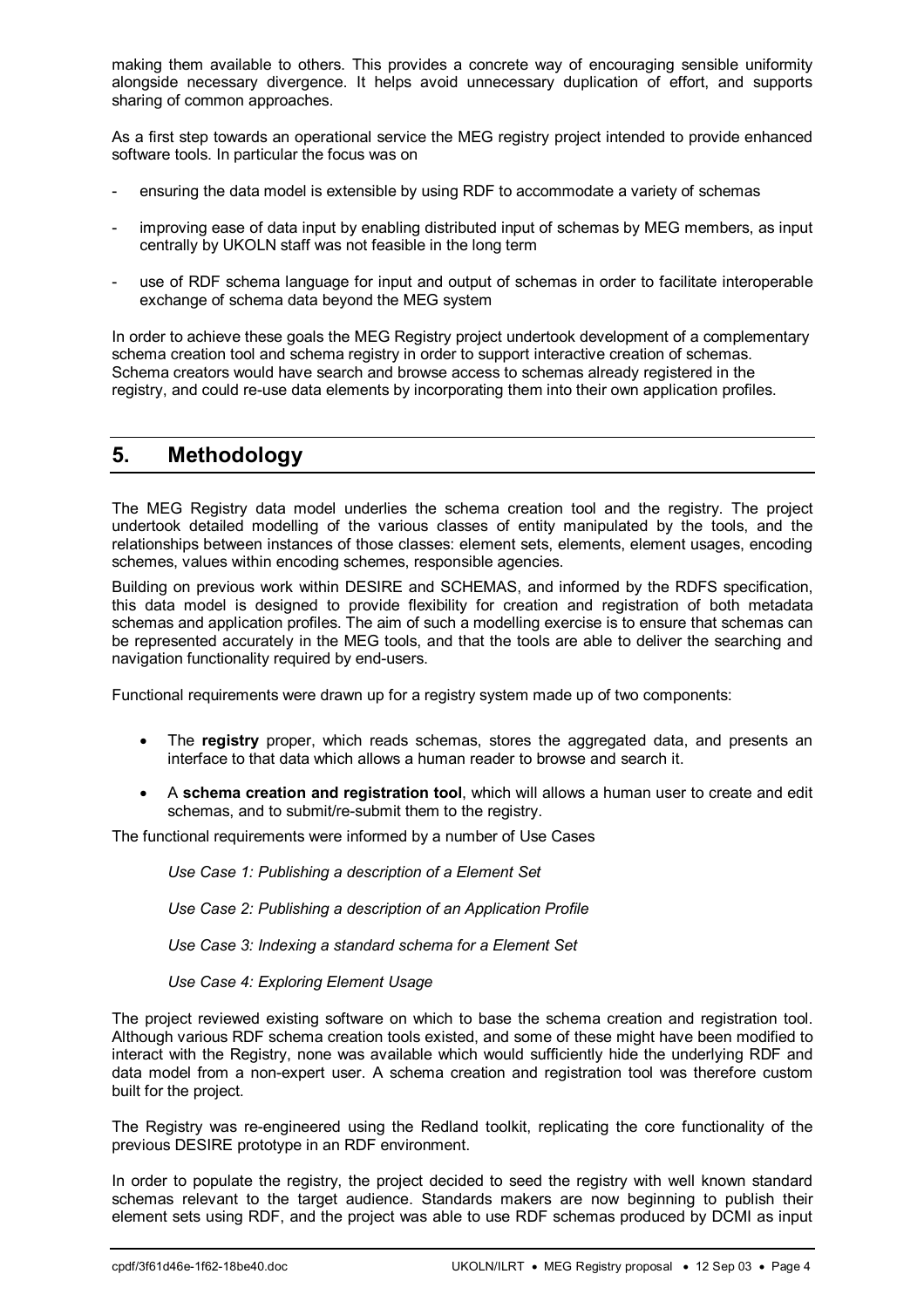to the registry, and more recently has been able to use copies of the IEEE/LOM draft RDF schema for this purpose. Given the hierarchical nature of the IEEE/LOM significant effort was involved in deciding the best way map the IEE/LOM RDF schema onto the registry model.

It should be noted that the registry gives information on entities within its data model (such as application profiles, element sets) that are not known by the RDF model. This means that the DCMI and IEEE/LOM schemas produced by the standards bodies need to be supplemented with additional metadata about the terms described by the registry. The project has attempted to minimise the application specific extensions to RDF. In future there may be potential to upgrade to OWL (the Web Ontology language) to further minimise local RDF extensions.

Initial alpha testing of the tools was undertaken at UKOLN which resulted in a number of software fixes and minor enhancements being carried out by the software developers.

A workshop was held at the end of the project to support MEG members inputting their schemas in a structured format using the new tools, partly as a means of populating the registry and partly to evaluate the tools.

# **6. Project Outputs**

Note that all outputs are available from the project web pages at <http://www.ukoln.ac.uk/metadata/education/regproj>

#### **6.1 Review of existing software solutions**

A review of existing software was undertaken by ILRT, informed by their involvement in emerging Semantic Web activities and the RDF Core activity at W3C. A summary report of findings is available linked from the MEG registry project web site.

## **6.2 Functional specification**

A functional specification was drawn up by UKOLN in collaboration with MEG users. This outlined the required functionality both for the schema creation tool and registry. A significant part of this specification was a revised data model for the MEG Registry that modelled in a formal and systematic way the various entities to be manipulated by the creation tool and registry.

#### **6.3 New implementation of registry based on sustainable software**

A new implementation of schema registry software was developed by ILRT according to the functional specification produced by UKOLN. The new lightweight MEG registry was based on Redland Toolkit developed by Dave Beckett at ILRT. This software is made available as open source software and can be downloaded from the ILRT CVS repository.

#### **6.4 Schema registration tool**

A schema creation and registration tool was developed by ILRT according to the functional specification produced by UKOLN. The tool enables distributed creation of RDF schemas for element sets and application profiles either in a standalone fashion or in interactive mode with the MEG registry. The RDF schema can then be registered and input into the MEG registry automatically. This software is made available as open source software and can be downloaded from the ILRT CVS repository.

#### **6.5 Schema creation workshop**

A MEG workshop was run by UKOLN where the new registration tool was introduced to MEG members. Attendees were given the opportunity to use the tool to create their own schemas in a RDF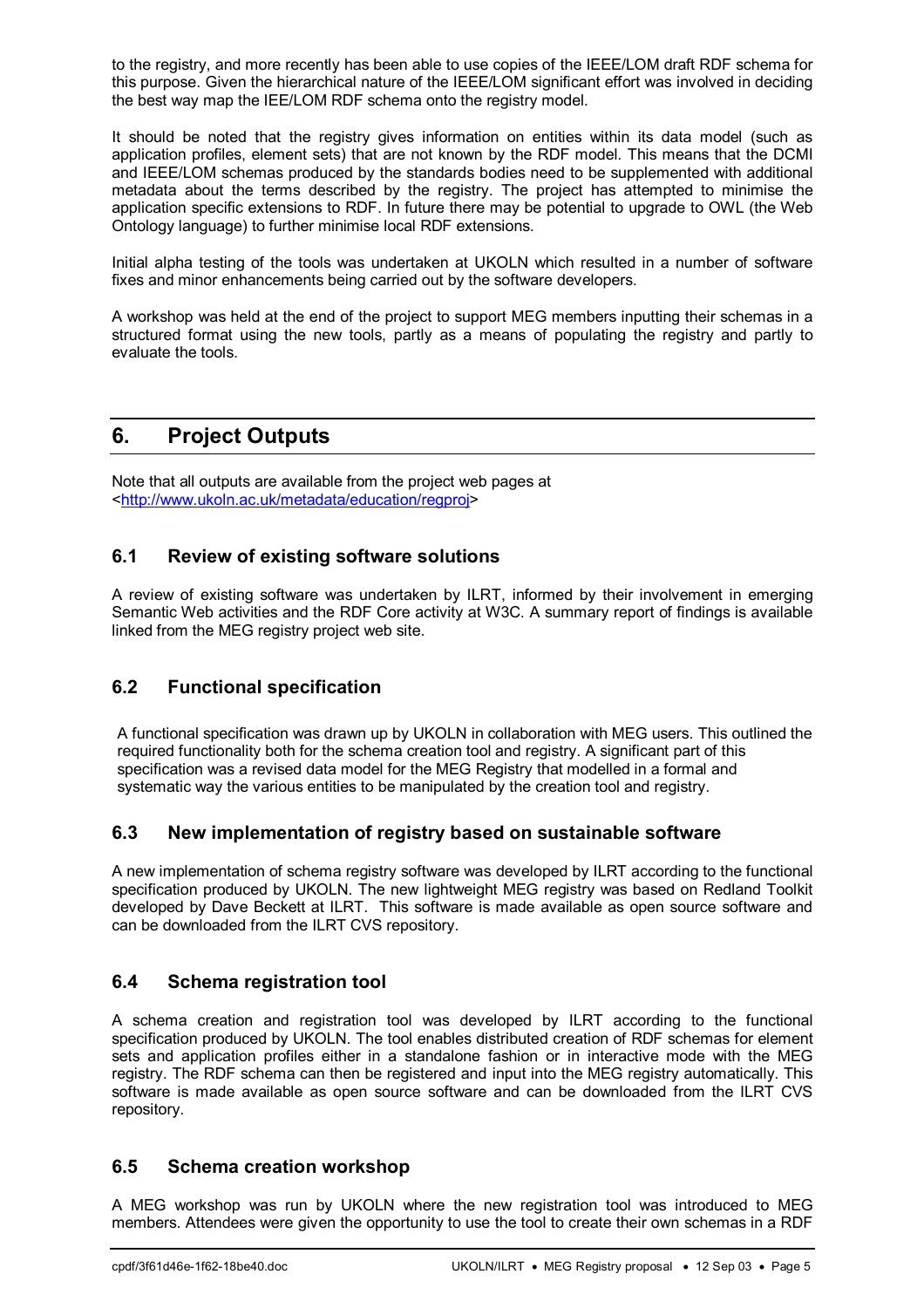format so that they could be registered in the MEG registry. This was a hands-on workshop held in January 2003, and was attended by nine members of the MEG group, including two members of CETIS, and in addition two UKOLN RDNC staff.

# **7. Dissemination and collaboration**

MEG project partners are involved in various activities related to schema creation and registration:

Dave Beckett, ILRT, who developed the registry software is a member of the W3C RDF Core working group. Damian Steer, who developed the schema creation tool, went on from ILRT to a placement at HP Labs where he followed up his interests in RDF tools, producing a schema browsing tool BrownSauce. Pete Johnston, UKOLN, has contributed to working groups formulating RDF and XML expressions of DCMI element sets, work which has been informed by experience with modelling and design of the MEG Registry tools. Dave and Pete have been active within the DCMI working group looking at RDF bindings.Rachel Heery, UKOLN, has continued her involvement with the DCMI Registry development.

A paper outlining the MEG Registry and Schema Creation and Registration Tool (SCART) was presented at the DCMI 2002 Conference in Florence<sup>2</sup>, followed by a demonstration. Positive feedback was received from information service providers and implementers from both the corporate and education sector. This paper formed part of other registry related activities at the conference including presentation of the DCMI Registry, and a meeting of the DCMI Registry working group.

The MEG Registry project has also collaborated closely with the EC funded CORES project (UKOLN being partners in both projects). The CORES project is funded as a supporting measure under the EC 5<sup>th</sup> Framework Semantic Web activity, and has an overall aim of moving forward interoperability between metadata schemas. CORES main objectives are to bring standards makers together to agree on a common approach to declaring schemas, and to enable implementers to share schemas by means of a registry and creation tool. CORES is a relatively short term 15 month project with an end date of June 2003. It has a small amount of software development effort located at SZTAKI, the Computer and Automation Research Institute of the Hungarian Academy of Sciences. The timing of the two projects has been fortuitous, enabling SZTAKI to build on the MEG open source software. SZTAKI have enhanced the MEG tools with authentication and annotation functionality. Potentially annotation is a powerful facility allowing 'expert comment' (whether domain, technical, implementation or other expertise) on element sets, application profiles, and encoding schemes within the registry.

## **8. Evaluation**

There were a number of themes that emerged from evaluation by various parties: at the workshop from the MEG group including CETIS staff, peer review by RDNC staff, and feedback from dissemination at DC2002.

There was overall agreement on the benefits of the MEG Registry and schema creation tool:

- providing sustainable and extensible tools for creation, navigation and re-use of DCMI-like schema
- enabling sharing of information about schemas
- as a basis for schema registry Web Services

l

 $2$  Rachel Heery, Pete Johnston, Dave Beckett, Damian Steer. The MEG Registry and SCART: complementary tools for creation, discovery and re-use of metadata schemas**.** October 2002.

In: *Proceedings of the International Conference on Dublin Core and Metadata for e-Communities, 2002*. Florence: Firenze University Press, 2002, pp. 125-132. <http://www.bncf.net/dc2002/program/ft/paper14.pdf>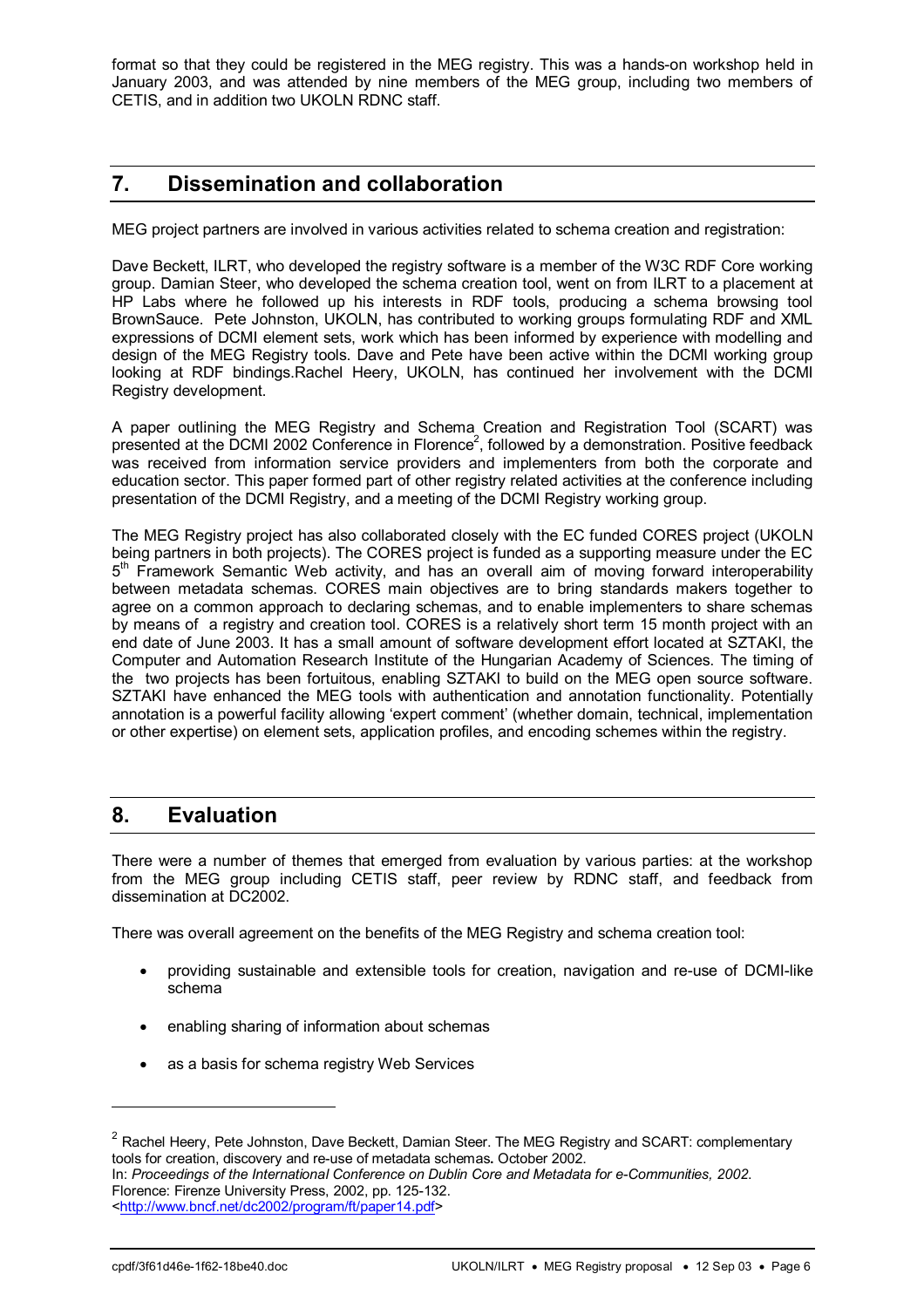• as a focus for alignment on use of standards within communities of use

It was recognised that some areas needed to be addressed:

• *How well the data model accommodated non-DCMI schema, in particular the IEEE/LOM element set and application profiles derived from that schema.* 

This was the main topic for discussion at the MEG Registry workshop, where most of the participants were IEEE/LOM users. The constraints of the RDF binding and the registry data model mean that much of the hierarchical aspects of the IEEE/LOM element set are stripped away and represented within the registry by a 'flattened' model. The difficulty in expressing IEEE/LOM in RDF has been acknowledged by Mikael Nilsson in his account of issues associated with this binding:

Thus, in order to encode the LOM 1.0 data model in RDF in a manner compatible with Dublin Core, we have had to do some re-modelling of LOM, trying to interpret the element hierarchy in terms of "properties" and "values".<sup>3</sup>

It is as a consequence of this re-modelling that the representations of the IEEE/LOM provided by the registry appear as "flat" listings of properties, rather than the tree-like structures perhaps more familiar to IEEE/LOM implementers.

Following the workshop discussion within the project and with other interested parties has focused on possibilities for extending the registry data model to better accommodate the IEEE/LOM. Some adaptations within the registry would enable pointers to existing external XML schemas, and there may be possibilities to view elements in a 'native' format. However the basis of the tools assumes that the RDF expression of the schema is 'primary' and there may need to be some compromise solution.

The motivation for developing the registry tools has been very much based on supporting interoperability, and it would be disappointing not to pursue a common approach to digital library and eLearning metadata formats within these tools. For this reason the alternative option of developing an IEEE/LOM specific registry is not immediately attractive.

• *Improvements in usability of tools* 

It was acknowledged that more work needs to be done on usability of tools, introducing for example context specific help for novice users, better sizing of windows, more intuitive labelling of input fields. Most significant was a requirement for schema creators to build on existing application profiles.

• *Policy framework regarding persistence of the registry service and schema content, collection scope and quality assurance* 

There was discussion at the workshop regarding the need for policies to ensure good management of the registry. While acknowledging that a number of policy issues are more relevant to a 'production' registry, concerns about persistence are particularly significant as the funding for the MEG Registry project comes to an end. Workshop attendees did not feel able to commit any significant efforts to creating and registering schemas unless they could have confidence in continuance of the registry. In order to commit time to gaining familiarity with the tools they need some assurance regarding future maintenance of the underlying software, and future management of the content of the registry.

• *Need for a number of relatively minor enhancements and bug fixes* 

A number of fixes and enhancements were identified during user testing. These need to be addressed prior to more widespread use of the tools.

l

<sup>3</sup> Nilsson, Mikael. Semantic issues with the LOM RDF binding, 2003-01-15.

<sup>&</sup>lt;http://kmr.nada.kth.se/el/ims/md-lom-semantics.html>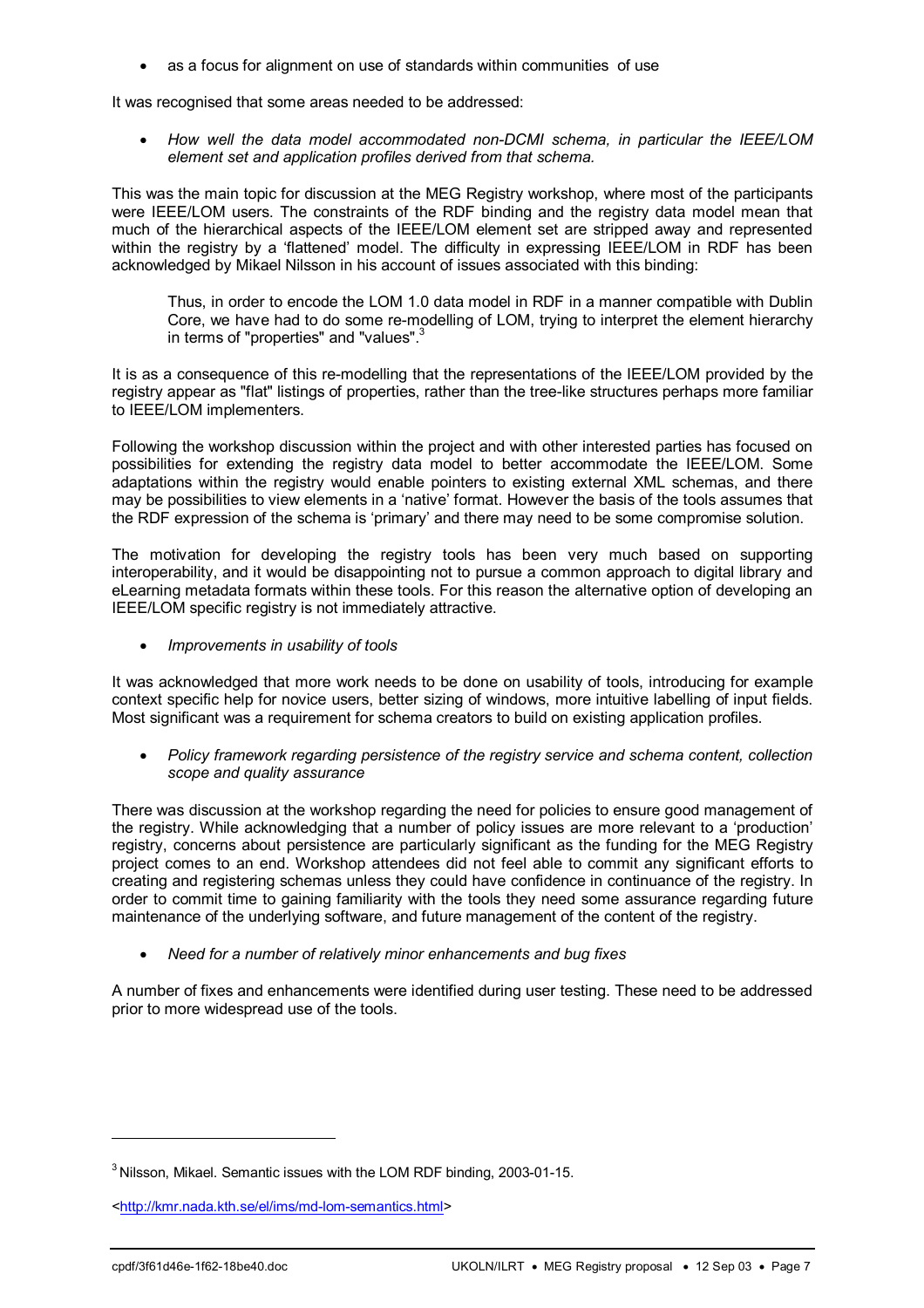# **9. Recommendations for the future**

#### **9.1 Establish pilot service**

The MEG Registry project has delivered a prototype registry and schema creation tools. There has been a limited evaluation of these tools by practitioners and implementers. UKOLN staff have seeded the registry with DC and IEEE/LOM schemas. The software is now available on an open source basis for installation, downloadable from ILRT.

*Recommendation: Evaluation of the registry and schema creation tool software, and interest shown in these tools, lead us to recommend that JISC funds the project for a further period to establish a framework for a pilot service within the JISC Information Environment community.*

#### **9.2 Business model**

With the MEG Registry project funding coming to an end, there is no longer funded effort for managing and maintaining the MEG Registry nor for software maintenance and support. Although there is some effort within the UKOLN Interoperability Focus, only limited time can be dedicated to the registry activity. With no direction, after a limited time, the registry content will become confused. Also with no further funding, the open source software on which the registry tools are based can only be maintained on a best efforts basis, and there will be no effort for enhancement or trouble-shooting.

There is now an opportunity to consider options for the provision of such a service. Options for a ëbusiness modelí can be summarised as

- Service for JISC IE  $-$  funded by JISC as a service to the JISC IE community
	- o Supporting sharing and re-use of schema amongst implementers
	- o Providing a repository of authoritative schemas in use within JISC IE applications and services
	- o Providing focus for joint digital library and eLearning metadata activity (e.g. UKOLN and CETIS working together to provide solution for their communities)
- Service for MEG community funded by JISC and Becta using the same model as the MEG Registry project
	- o Wider target audience than JISC IE,
	- o Challenging organisational and funding model
- Service for Common Information Environment joint funding by Common Information Environment lead players
	- $\circ$  Is provision of enabling infrastructure an attractive short term goal for the CIE?
	- o Challenging organisational and funding model

*Recommendation: Initially to provide a pilot registry service within the JISC Information Environment, and, when experience has been gained, to encourage take-up of the software by other interested parties within the Common Information Environment (noting that interest in using the tools has been shown by the British Library and the eEnvoy's office).* 

#### **9.3 Collaboration between digital library and eLearning communities**

A key issue for the project, and indeed for the wider provision of schema registries, is how ëaccommodatingí a common data model can be to the variety of schemas that might be registered. Much schema registry activity over the past few years has focused on Dublin Core element sets and application profiles. Although the MEG tools are not overtly 'Dublin Core centric', the data model is